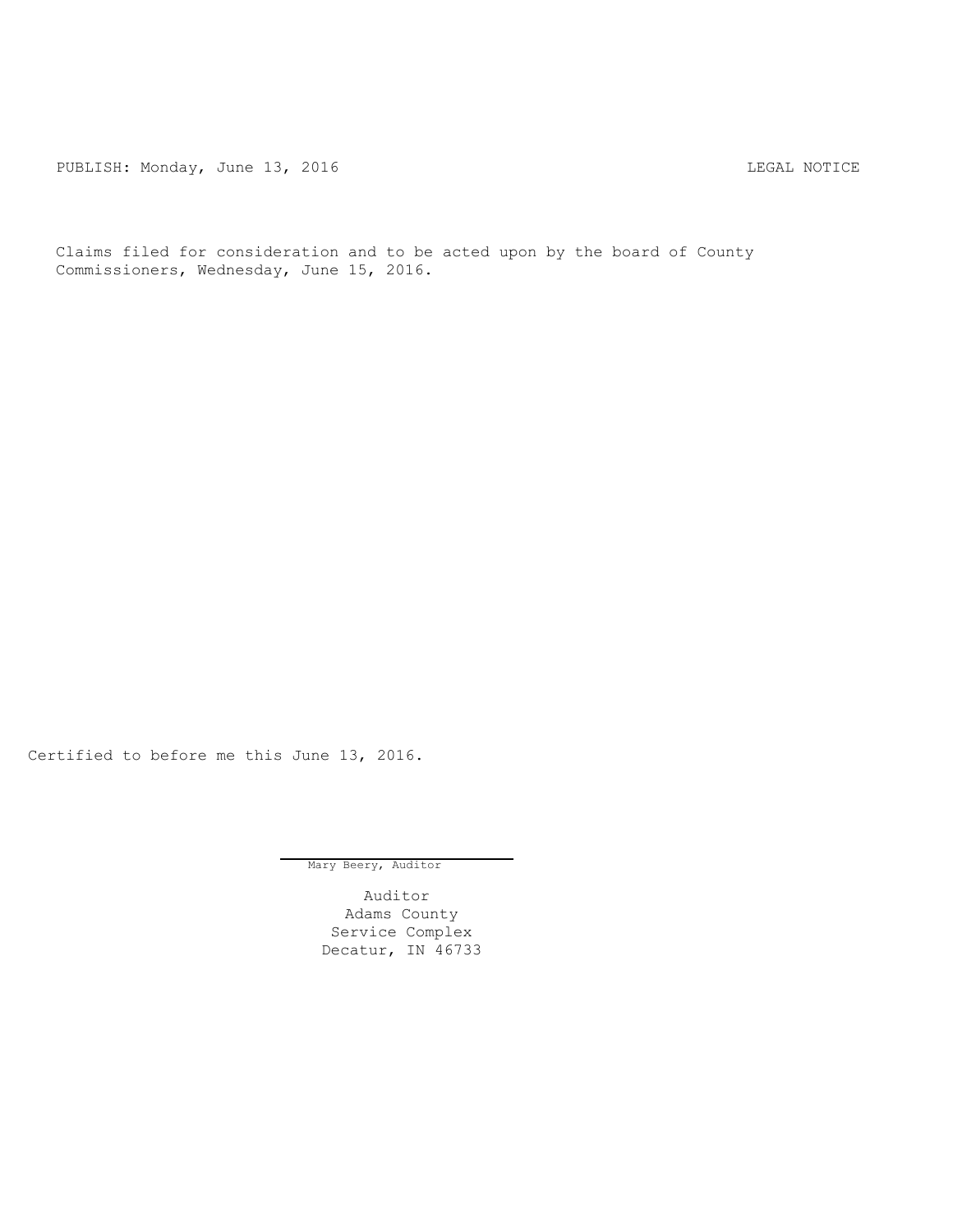

## **Claims Docket for Newspaper Adams County, Indiana**

## For Period: **5/17/2016** to **5/31/2016**

*313 W. Jefferson St. Decatur, IN 46733 (219) 724-2600*

## Date Claims to be Paid: **6/15/2016**

| <b>Vendor</b>                       | Amount    | Vendor                                   | Amount    |
|-------------------------------------|-----------|------------------------------------------|-----------|
| Adams County Council On Aging, Inc. | 2,200.00  | Adams Memorial Hospital                  | 49,344.92 |
| Indiana Michigan Power              | 399.53    | Appraisal Research Corporation           | 7,834.83  |
| Arnold Lumber Co., Inc.             | 186.00    | Berne Ready Mix                          | 108.00    |
| Berne Tri-Weekly News               | 12.74     | Suburban Propane LP                      | 307.48    |
| <b>Charles Bowers</b>               | 2,333.33  | Chet's Pest Control                      | 90.00     |
| Cintas Location #338                | 54.35     | City Of Decatur                          | 3,020.07  |
| <b>Complete Printing Service</b>    | 110.00    | Computer Systems, Inc.                   | 53.32     |
| Craigville Telephone Comp           | 119.00    | Darrell Sigworth                         | 89.64     |
| David L. Sommer                     | 50.00     | Decatur Daily Democrat                   | 72.50     |
| <b>Decatur Dental Services</b>      | 111.15    | Decatur Postmaster                       | 515.00    |
| Decatur Tire Center                 | 21.50     | Douglas L. Bauman                        | 150.50    |
| Erie Haven                          | 1,549.50  | Gordon Food Service                      | 3,545.16  |
| <b>Heller Nursery</b>               | 128.86    | <b>Innovative Concepts</b>               | 393.66    |
| Jan Smith                           | 20.00     | Kiess Electric                           | 696.15    |
| Lehman Feed Mill                    | 3,335.75  | Michael Todd And Company                 | 969.27    |
| Griffiths, Nolan                    | 20.00     | Park Center, Inc.                        | 360.00    |
| Patrick R Miller                    | 55.98     | Quill Corporation                        | 56.46     |
| Ronnie L. Smitley                   | 100.00    | Roto-Rooter                              | 200.00    |
| <b>Safety Systems</b>               | 591.40    | Sherwin-Williams                         | 283.56    |
| Shifferly Dodge                     | 36.00     | Stone-Street Quarries, Inc.              | 131.22    |
| Ideal Office Source                 | 78.02     | Top Supply Company LLP                   | 203.19    |
| Treasurer of Adams County           | 163.62    | Central Indiana Hardware                 | 10,512.00 |
| CenturyLink                         | 5.33      | Adams County Highway Department          | 93.35     |
| Mary Baker                          | 50.00     | Jay County REMC                          | 53.55     |
| Adam T. Miller                      | 25.00     | Assoc. of IN Prosecuting Attorneys, Inc. | 400.00    |
| Mary Beery                          | 124.08    | Don Myers Plumbing                       | 2,370.63  |
| Jackson Oil & Solvents, I           | 5,653.47  | Indiana County Auditors' Association     | 7.00      |
| Terry Debolt                        | 20.00     | <b>Richard Clutter</b>                   | 20.00     |
| Chad W. Sprunger                    | 1,046.73  | Tom Magnan/Special Needs                 | 55.98     |
| Kristina Nichols                    | 72.83     | Arthur J. Booth                          | 20.00     |
| Charles M. Tooley                   | 229.68    | Harvest Land Co-op                       | 224.56    |
| Wal-Mart                            | 218.56    | Adams County Truck Repair, Inc.          | 170.40    |
| Leslie W. Marckel                   | 20.00     | Michael G. Werling                       | 685.00    |
| Ian Gilbert                         | 6.45      | Troyer's Market LLC                      | 1,202.69  |
| Powerphone, Inc.                    | 4,496.00  | S & S Worldwide, Inc.                    | 28.94     |
| Harris Computer Systems             | 12,749.05 | <b>Uricks Trucking</b>                   | 2,376.00  |
| Tracy Heltz Noetzel                 | 101.20    | Bi-County Services, Inc                  | 3,276.00  |
| Kevin Burkhalter                    | 50.00     | <b>Kinsey Brooks</b>                     | 200.00    |
| Deb Stevens                         | 92.40     | Robert Barger                            | 20.00     |
| Dell Marketing L.P.                 | 45,934.03 | Daniel J. Michaels                       | 20.00     |
| Henry R. Mayer                      | 20.00     | Verizon Wireless                         | 1,162.47  |
| <b>Stationair's Express</b>         | 662.83    | Landon Patterson                         | 59.84     |
| Karla Marbach                       | 6.07      | Holly L. Degitz                          | 109.00    |
| Schwartz Steel LLC                  | 17.76     | Nussbaum Mechanical, LLC                 | 800.00    |
| FlexPAC                             | 531.60    | RICOH USA, INC.                          | 2,046.47  |
| Office Depot                        | 95.00     | Decatur Ace Hardware                     | 132.36    |
| WM Imaging Solutions, Inc.          | 56.97     | Russell E Cook                           | 20.00     |
| K-Tech Specialty Coatings Inc.      | 14,856.83 | First Response                           | 139.52    |
|                                     |           |                                          |           |